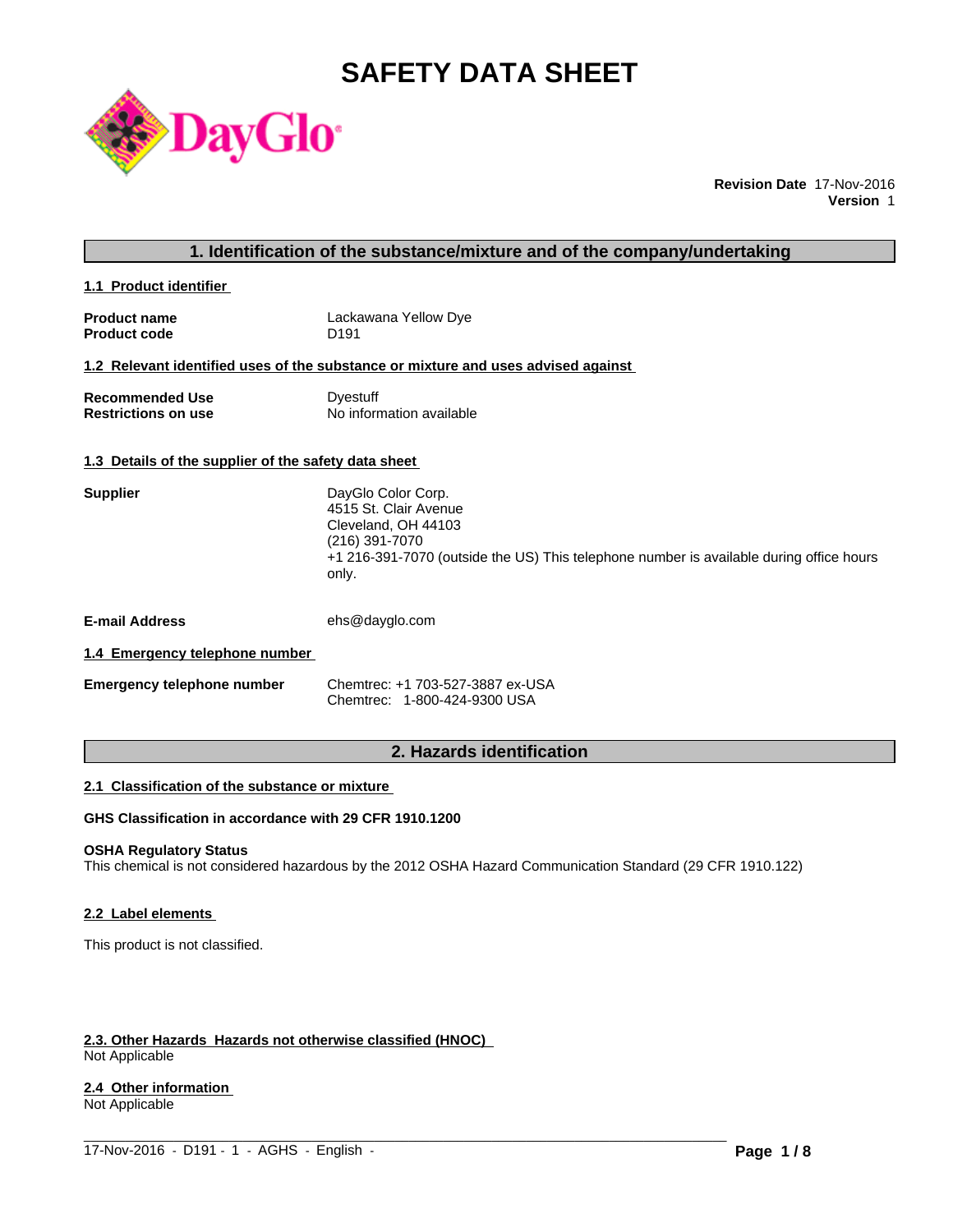**Unknown Acute Toxicity** < 1% of the mixture consists of ingredient(s) of unknown toxicity

 $\overline{\phantom{a}}$  ,  $\overline{\phantom{a}}$  ,  $\overline{\phantom{a}}$  ,  $\overline{\phantom{a}}$  ,  $\overline{\phantom{a}}$  ,  $\overline{\phantom{a}}$  ,  $\overline{\phantom{a}}$  ,  $\overline{\phantom{a}}$  ,  $\overline{\phantom{a}}$  ,  $\overline{\phantom{a}}$  ,  $\overline{\phantom{a}}$  ,  $\overline{\phantom{a}}$  ,  $\overline{\phantom{a}}$  ,  $\overline{\phantom{a}}$  ,  $\overline{\phantom{a}}$  ,  $\overline{\phantom{a}}$ 

# **3. Composition/Information on Ingredients**

## **Substance**

**Mixture** 

The exact percentage (concentration) of composition has been withheld as a trade secret.

| 4. First aid measures                           |                                                                                                                                                                                                                         |  |
|-------------------------------------------------|-------------------------------------------------------------------------------------------------------------------------------------------------------------------------------------------------------------------------|--|
| <b>Description of first-aid measures</b><br>4.1 |                                                                                                                                                                                                                         |  |
| <b>General advice</b>                           | No information available.                                                                                                                                                                                               |  |
| Eye contact                                     | Immediately flush with plenty of water. After initial flushing, remove any contact lenses and<br>continue flushing for at least 15 minutes. Keep eye wide open while rinsing. If symptoms<br>persist, call a physician. |  |
| <b>Skin contact</b>                             | Immediate medical attention is not required. Wash off with soap and water.                                                                                                                                              |  |
| <b>Inhalation</b>                               | Immediate medical attention is not required. Move to fresh air.                                                                                                                                                         |  |
| Ingestion                                       | Do NOT induce vomiting. Drink plenty of water. Consult a physician.                                                                                                                                                     |  |
|                                                 | 4.2 Most important symptoms and effects, both acute and delayed                                                                                                                                                         |  |
| <b>Symptoms</b>                                 | See Section 2.2, Label Elements and/or Section 11, Toxicological effects.                                                                                                                                               |  |
|                                                 | 4.3 Indication of any immediate medical attention and special treatment needed                                                                                                                                          |  |
| Notes to physician                              | Treat symptomatically.                                                                                                                                                                                                  |  |
|                                                 | 5. Fire-Fighting Measures                                                                                                                                                                                               |  |
| 5.1 Extinguishing media                         |                                                                                                                                                                                                                         |  |
| Suitable extinguishing media                    | Use extinguishing measures that are appropriate to local circumstances and the surrounding environment.                                                                                                                 |  |

**Unsuitable Extinguishing Media** None.

#### **5.2 Special hazards arising from the substance or mixture**

#### **Special Hazard**

None known based on information supplied

**Hazardous Combustion Products** Carbon oxides. Nitrogen oxides (NOx).

#### **Explosion Data**

**Sensitivity to Mechanical Impact None.**<br>**Sensitivity to Static Discharge** Fine d Fine dust dispersed in air, in sufficient concentrations, and in the presence of an ignition source is a potential dust explosion hazard.

#### **5.3 Advice for firefighters**

As in any fire, wear self-contained breathing apparatus pressure-demand, MSHA/NIOSH (approved or equivalent) and full protective gear.

 $\_$  ,  $\_$  ,  $\_$  ,  $\_$  ,  $\_$  ,  $\_$  ,  $\_$  ,  $\_$  ,  $\_$  ,  $\_$  ,  $\_$  ,  $\_$  ,  $\_$  ,  $\_$  ,  $\_$  ,  $\_$  ,  $\_$  ,  $\_$  ,  $\_$  ,  $\_$  ,  $\_$  ,  $\_$  ,  $\_$  ,  $\_$  ,  $\_$  ,  $\_$  ,  $\_$  ,  $\_$  ,  $\_$  ,  $\_$  ,  $\_$  ,  $\_$  ,  $\_$  ,  $\_$  ,  $\_$  ,  $\_$  ,  $\_$  ,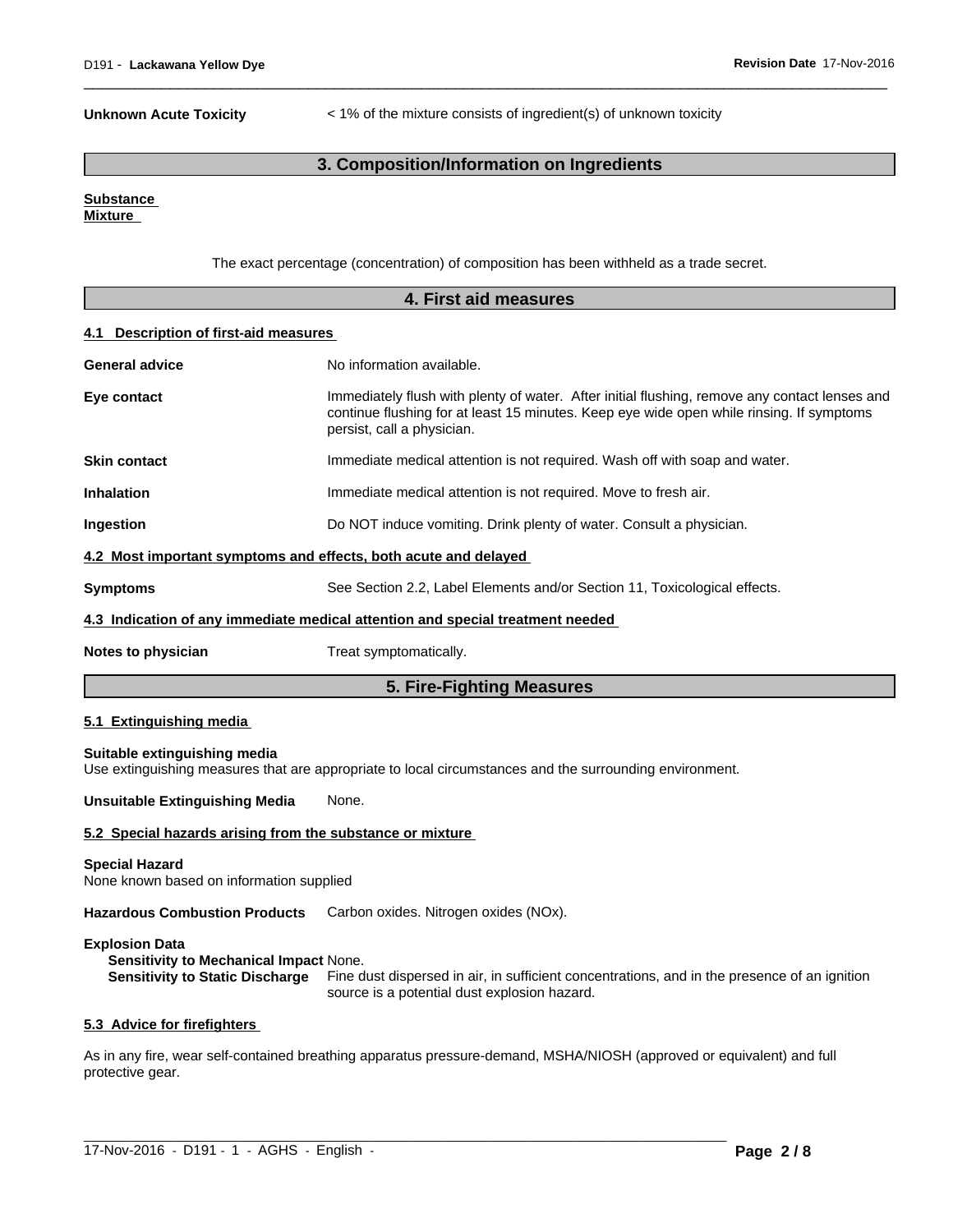### **6. Accidental Release Measures**

 $\overline{\phantom{a}}$  ,  $\overline{\phantom{a}}$  ,  $\overline{\phantom{a}}$  ,  $\overline{\phantom{a}}$  ,  $\overline{\phantom{a}}$  ,  $\overline{\phantom{a}}$  ,  $\overline{\phantom{a}}$  ,  $\overline{\phantom{a}}$  ,  $\overline{\phantom{a}}$  ,  $\overline{\phantom{a}}$  ,  $\overline{\phantom{a}}$  ,  $\overline{\phantom{a}}$  ,  $\overline{\phantom{a}}$  ,  $\overline{\phantom{a}}$  ,  $\overline{\phantom{a}}$  ,  $\overline{\phantom{a}}$ 

# **6.1 Personal precautions, protective equipment and emergency procedures**

Ensure adequate ventilation, especially in confined areas. Use personal protective equipment.

#### **6.2 Environmental precautions**

Dust deposits should not be allowed to accumulate on surfaces as these may form an explosive mixture if they are released into the atmosphere in sufficient concentration. Avoid dispersal of dust in the air (i.e., cleaning dusty surfaces with compressed air). Nonsparking tools should be used. Prevent product from entering drains. See Section 12 for additional Ecological information.

#### **6.3 Methods and materials for containment and cleaning up**

| <b>Methods for Containment</b> | Prevent dust cloud. Cover powder spill with plastic sheet or tarp to minimize spreading.                                                                                                                                                                                                                                                                                                |
|--------------------------------|-----------------------------------------------------------------------------------------------------------------------------------------------------------------------------------------------------------------------------------------------------------------------------------------------------------------------------------------------------------------------------------------|
| Methods for cleaning up        | Avoid dust formation. Take precautionary measures against static discharges. Do not dry<br>sweep dust. Wet dust with water before sweeping or use a vacuum to collect dust. Use<br>personal protective equipment. Take up mechanically and collect in suitable container for<br>disposal. Prevent product from entering drains. Keep in suitable and closed containers for<br>disposal. |

# **7. Handling and storage**

#### **7.1 Precautions for safe handling**

| Advice on safe handling                                          | Avoid dust formation. Take precautionary measures against static discharges. Fine dust<br>dispersed in air may ignite. Wear personal protective equipment. |
|------------------------------------------------------------------|------------------------------------------------------------------------------------------------------------------------------------------------------------|
| <b>Hygiene measures</b>                                          | Handle in accordance with good industrial hygiene and safety practice.                                                                                     |
| 7.2 Conditions for safe storage, including any incompatibilities |                                                                                                                                                            |
| <b>Storage Conditions</b>                                        | Keep tightly closed in a dry and cool place.                                                                                                               |
| <b>Materials to Avoid</b>                                        | No materials to be especially mentioned.                                                                                                                   |

# **8. Exposure controls/personal protection**

# **8.1 Exposure Guidelines**

#### **8.2 Appropriate engineering controls**

| <b>Engineering Measures</b>   | <b>Showers</b><br>Eyewash stations<br>Ventilation systems.                                                     |
|-------------------------------|----------------------------------------------------------------------------------------------------------------|
|                               | 8.3 Individual protection measures, such as personal protective equipment                                      |
| <b>Eye/Face Protection</b>    | Safety glasses with side-shields.                                                                              |
| Skin and body protection      | Wear chemical resistant footwear and clothing such as gloves, an apron or a whole body<br>suit as appropriate. |
| <b>Respiratory protection</b> | . NIOSH/MSHA approved respiratory protection should be worn if exposure is anticipated.                        |
| <b>Hygiene measures</b>       | See section 7 for more information                                                                             |

 $\_$  ,  $\_$  ,  $\_$  ,  $\_$  ,  $\_$  ,  $\_$  ,  $\_$  ,  $\_$  ,  $\_$  ,  $\_$  ,  $\_$  ,  $\_$  ,  $\_$  ,  $\_$  ,  $\_$  ,  $\_$  ,  $\_$  ,  $\_$  ,  $\_$  ,  $\_$  ,  $\_$  ,  $\_$  ,  $\_$  ,  $\_$  ,  $\_$  ,  $\_$  ,  $\_$  ,  $\_$  ,  $\_$  ,  $\_$  ,  $\_$  ,  $\_$  ,  $\_$  ,  $\_$  ,  $\_$  ,  $\_$  ,  $\_$  ,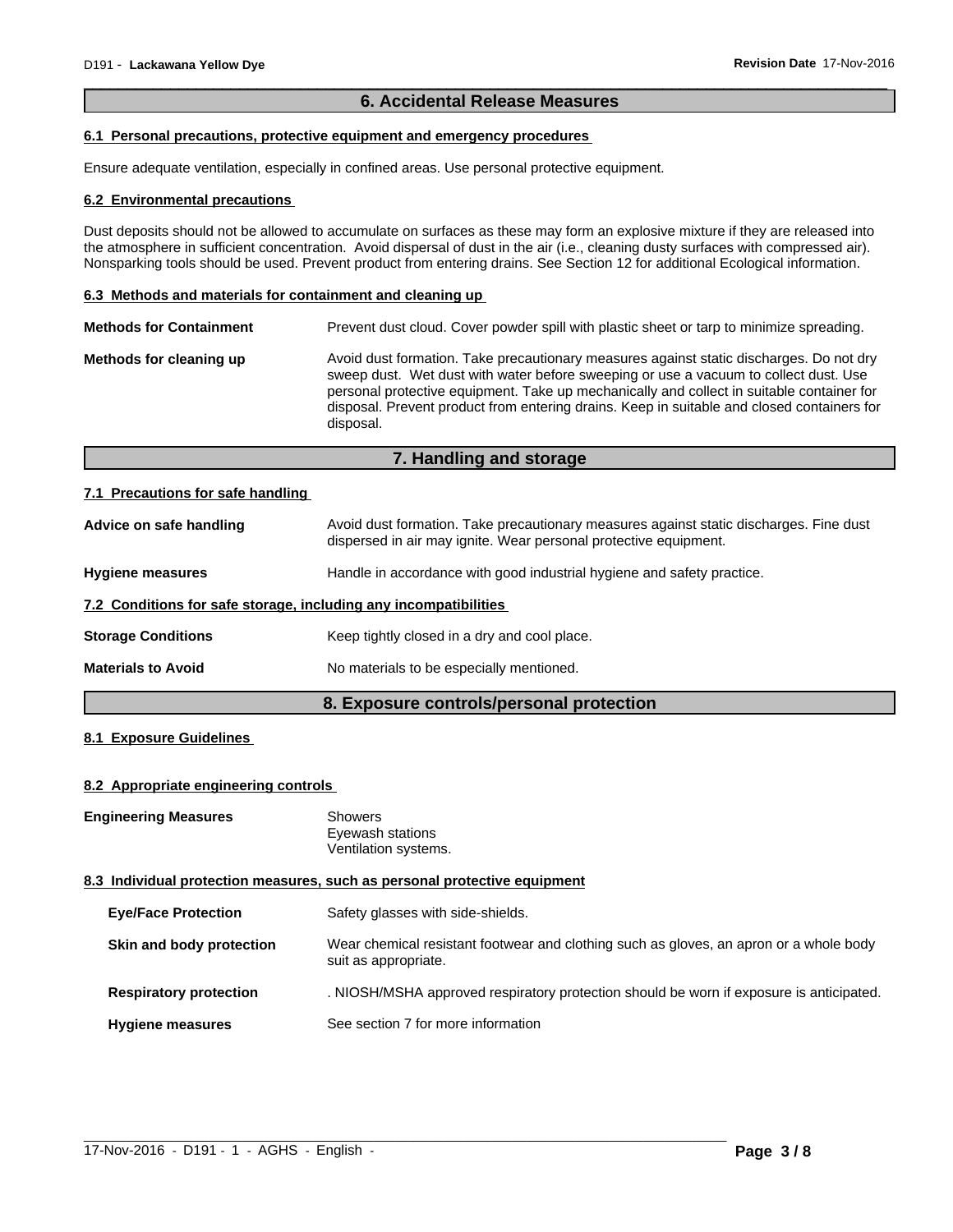# **9. Physical and chemical properties**

 $\overline{\phantom{a}}$  ,  $\overline{\phantom{a}}$  ,  $\overline{\phantom{a}}$  ,  $\overline{\phantom{a}}$  ,  $\overline{\phantom{a}}$  ,  $\overline{\phantom{a}}$  ,  $\overline{\phantom{a}}$  ,  $\overline{\phantom{a}}$  ,  $\overline{\phantom{a}}$  ,  $\overline{\phantom{a}}$  ,  $\overline{\phantom{a}}$  ,  $\overline{\phantom{a}}$  ,  $\overline{\phantom{a}}$  ,  $\overline{\phantom{a}}$  ,  $\overline{\phantom{a}}$  ,  $\overline{\phantom{a}}$ 

#### **9.1 Information on basic physical and chemical properties Physical state** No information available **Decomposition temperature** No information available No information available **Odor Threshold** No information available **Viscosity, kinematic Flash Point** No information available **Viscosity, dynamic Color** No information available No information available Yellow **Explosive properties** Fine dust dispersed in air may ignite **Evaporation rate Oxidizing Properties No information available No information available** No information available **Flammability (solid, gas) Appearance** No information available **Flammability Limits in Air Property Values upper flammability limit**<br> **lower flammability limit**<br> **lower flammability limit**<br> **lower flammability limit Remarks•Methods lower flammability limit Odor Vapor pressure pH** No information available Mild **Vapor density No information available No information available Specific Gravity** Powder **Melting/freezing point Water solubility Insoluble in water Solubility in other solvents** No information available No information available **Partition coefficient** Noire and Noire and Noire and Noire and Noire and Noire and Noire and Noire and Noire and Noire and Noire and Noire and Noire and Noire and Noire and Noire and Noire and Noire and Noire and Noire an **Boiling point/boiling range Autoignition temperature**

#### **9.2 Other information Volatile organic compounds (VOC)** None **content**

# **10. Stability and Reactivity**

 $\_$  ,  $\_$  ,  $\_$  ,  $\_$  ,  $\_$  ,  $\_$  ,  $\_$  ,  $\_$  ,  $\_$  ,  $\_$  ,  $\_$  ,  $\_$  ,  $\_$  ,  $\_$  ,  $\_$  ,  $\_$  ,  $\_$  ,  $\_$  ,  $\_$  ,  $\_$  ,  $\_$  ,  $\_$  ,  $\_$  ,  $\_$  ,  $\_$  ,  $\_$  ,  $\_$  ,  $\_$  ,  $\_$  ,  $\_$  ,  $\_$  ,  $\_$  ,  $\_$  ,  $\_$  ,  $\_$  ,  $\_$  ,  $\_$  ,

#### **10.1 Reactivity**

No dangerous reaction known under conditions of normal use

### **10.2 Chemical stability**

Stable

#### **10.3 Possibility of hazardous reactions**

None under normal processing.

#### **10.4 Conditions to Avoid**

Dust formation. Take precautionary measures against static discharges.

### **10.5 Incompatible Materials**

None known based on information supplied.

#### **10.6 Hazardous Decomposition Products**

None known based on information supplied.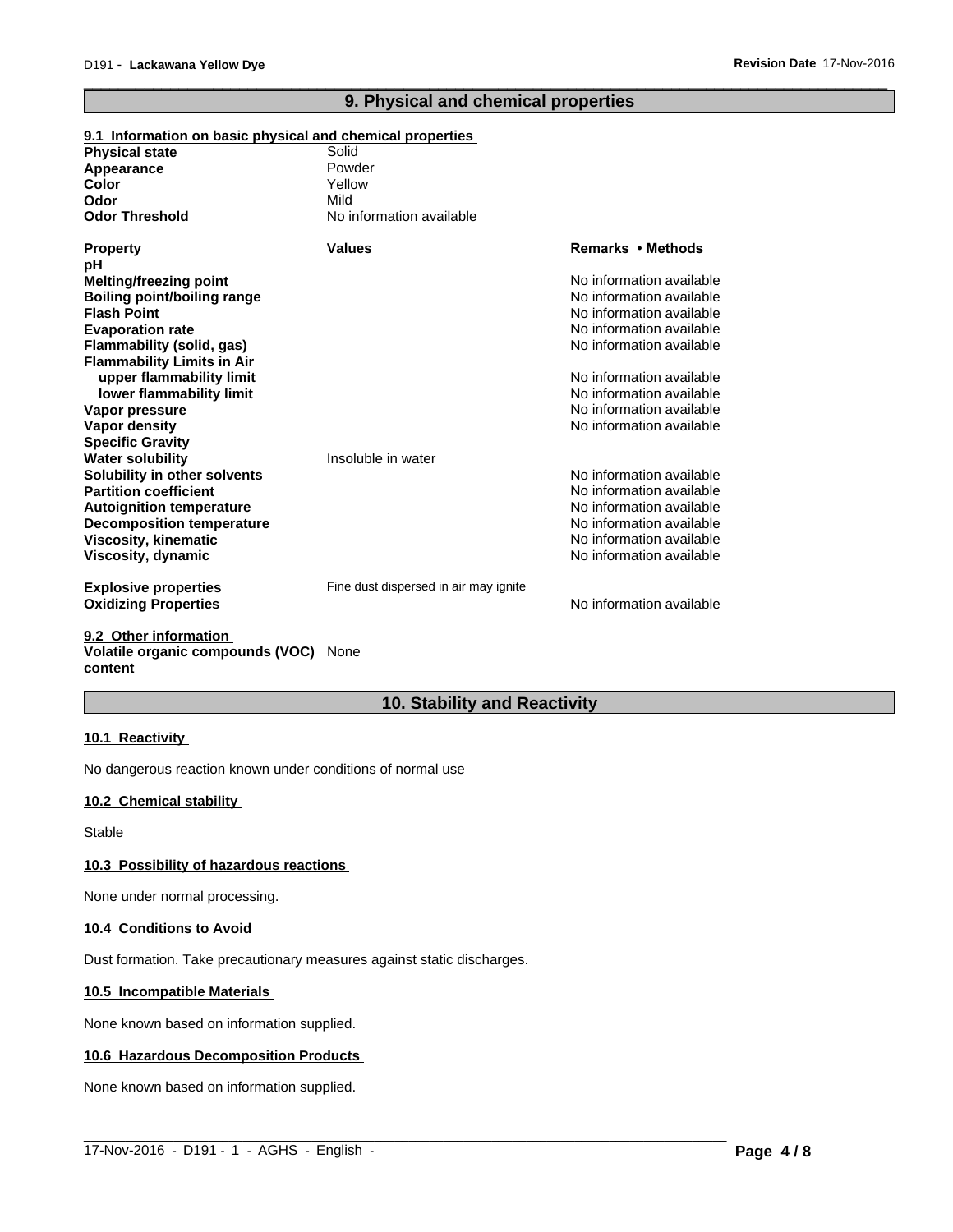# **11. Toxicological information**

 $\_$  ,  $\_$  ,  $\_$  ,  $\_$  ,  $\_$  ,  $\_$  ,  $\_$  ,  $\_$  ,  $\_$  ,  $\_$  ,  $\_$  ,  $\_$  ,  $\_$  ,  $\_$  ,  $\_$  ,  $\_$  ,  $\_$  ,  $\_$  ,  $\_$  ,  $\_$  ,  $\_$  ,  $\_$  ,  $\_$  ,  $\_$  ,  $\_$  ,  $\_$  ,  $\_$  ,  $\_$  ,  $\_$  ,  $\_$  ,  $\_$  ,  $\_$  ,  $\_$  ,  $\_$  ,  $\_$  ,  $\_$  ,  $\_$  ,

 $\overline{\phantom{a}}$  ,  $\overline{\phantom{a}}$  ,  $\overline{\phantom{a}}$  ,  $\overline{\phantom{a}}$  ,  $\overline{\phantom{a}}$  ,  $\overline{\phantom{a}}$  ,  $\overline{\phantom{a}}$  ,  $\overline{\phantom{a}}$  ,  $\overline{\phantom{a}}$  ,  $\overline{\phantom{a}}$  ,  $\overline{\phantom{a}}$  ,  $\overline{\phantom{a}}$  ,  $\overline{\phantom{a}}$  ,  $\overline{\phantom{a}}$  ,  $\overline{\phantom{a}}$  ,  $\overline{\phantom{a}}$ 

#### **11.1 Acute toxicity**

**Numerical measures of toxicity: Product Information**

**The following values are calculated based on chapter 3.1 of the GHS document**

**Unknown Acute Toxicity** < 1% of the mixture consists of ingredient(s) of unknown toxicity

**Oral LD50** 33,333.00 mg/kg

**Numerical measures of toxicity: Component Information**

# **11.2 Information on toxicological effects**

#### **Skin corrosion/irritation**

Product Information • May cause irritation Component Information • No information available

#### **Serious eye damage/eye irritation**

Product Information • May cause eye irritation Component Information • No information available

# **Respiratory or skin sensitization**

Product Information • No information available Component Information • No information available

# **Germ cell mutagenicity**

Product Information • No information available Component Information • No information available

## **Carcinogenicity**

Product Information • Contains no ingredient listed as a carcinogen Component Information • No information available

#### **Reproductive toxicity**

Product Information • No information available Component Information • No information available

#### **STOT - single exposure** No information available

#### **STOT - repeated exposure**

• No known effect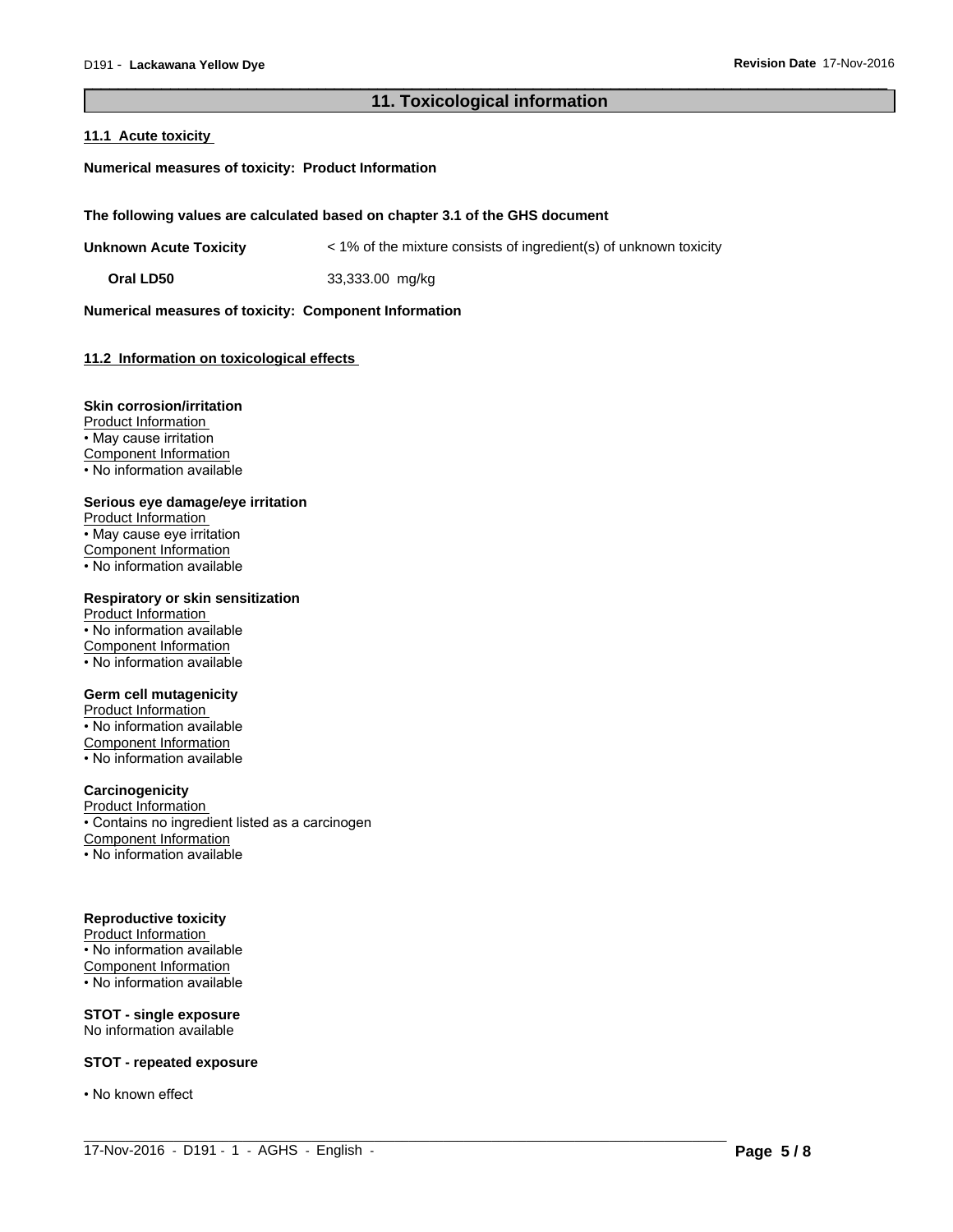#### **Other adverse effects**

Product Information • No information available Component Information • No information available

### **Aspiration hazard**

Product Information • No information available Component Information • No information available

# **12. Ecological information**

 $\overline{\phantom{a}}$  ,  $\overline{\phantom{a}}$  ,  $\overline{\phantom{a}}$  ,  $\overline{\phantom{a}}$  ,  $\overline{\phantom{a}}$  ,  $\overline{\phantom{a}}$  ,  $\overline{\phantom{a}}$  ,  $\overline{\phantom{a}}$  ,  $\overline{\phantom{a}}$  ,  $\overline{\phantom{a}}$  ,  $\overline{\phantom{a}}$  ,  $\overline{\phantom{a}}$  ,  $\overline{\phantom{a}}$  ,  $\overline{\phantom{a}}$  ,  $\overline{\phantom{a}}$  ,  $\overline{\phantom{a}}$ 

#### **12.1 Toxicity**

**Ecotoxicity No information available** 

< 1 % of the mixture consists of components(s) of unknown hazards to the aquatic environment

#### **Ecotoxicity effects**

### **12.2 Persistence and degradability**

No information available.

#### **12.3 Bioaccumulative potential**

Discharge into the environment must be avoided

#### **12.4 Mobility in soil**

No information available.

#### **12.5 Other adverse effects**

No information available

# **13. Disposal Considerations**

#### **13.1 Waste treatment methods**

Dispose of in accordance with federal, state, and local regulations.

# **14. Transport Information**

| DOT         | Not regulated |
|-------------|---------------|
| MEX         | Not regulated |
| <b>IMDG</b> | Not regulated |
| IATA        | Not regulated |

# **15. Regulatory information**

 $\_$  ,  $\_$  ,  $\_$  ,  $\_$  ,  $\_$  ,  $\_$  ,  $\_$  ,  $\_$  ,  $\_$  ,  $\_$  ,  $\_$  ,  $\_$  ,  $\_$  ,  $\_$  ,  $\_$  ,  $\_$  ,  $\_$  ,  $\_$  ,  $\_$  ,  $\_$  ,  $\_$  ,  $\_$  ,  $\_$  ,  $\_$  ,  $\_$  ,  $\_$  ,  $\_$  ,  $\_$  ,  $\_$  ,  $\_$  ,  $\_$  ,  $\_$  ,  $\_$  ,  $\_$  ,  $\_$  ,  $\_$  ,  $\_$  ,

**15.1 International Inventories**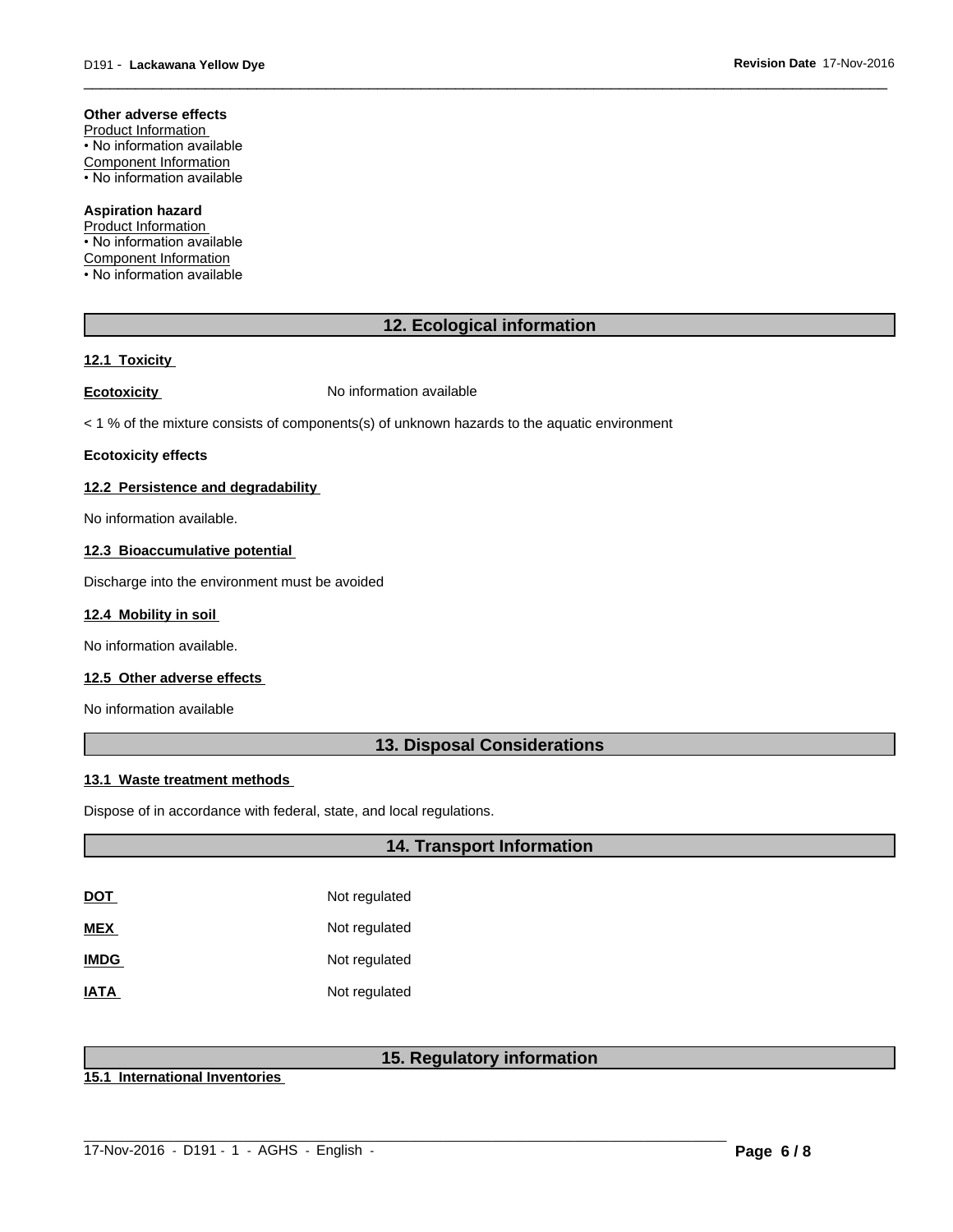| <b>TSCA</b>           | Complies                 |
|-----------------------|--------------------------|
| <b>DSL</b>            | -                        |
| <b>EINECS/ELINCS</b>  | -                        |
| <b>ENCS</b>           | -                        |
|                       | -                        |
| <b>IECSC<br/>KECL</b> | -                        |
|                       | -                        |
| PICCS<br>AICS         | $\overline{\phantom{0}}$ |
| <b>NZIoC</b>          | -                        |
|                       |                          |

**TSCA** - United States Toxic Substances Control Act Section 8(b) Inventory

**DSL** - Canadian Domestic Substances List

**EINECS/ELINCS** - European Inventory of Existing Chemical Substances/European List of Notified Chemical Substances

**PICCS** - Philippines Inventory of Chemicals and Chemical Substances

**ENCS** - Japan Existing and New Chemical Substances

**IECSC** - China Inventory of Existing Chemical Substances

**KECL** - Korean Existing and Evaluated Chemical Substances

**PICCS** - Philippines Inventory of Chemicals and Chemical Substances

**AICS** - Australian Inventory of Chemical Substances

**NZIoC** - New Zealand Inventory of Chemicals

#### **15.2 U.S. Federal Regulations**

# **SARA 313**

Section 313 of Title III of the Superfund Amendments and Reauthorization Act of 1986 (SARA). This product does not contain any chemicals which are subject to the reporting requirements of the Act and Title 40 of the Code of Federal Regulations, Part 372

#### **15.3 Pesticide Information**

Not applicable

## **15.4 U.S. State Regulations**

#### **California Proposition 65**

This product does not contain any Proposition 65 chemicals

| 16. Other information |                        |                       |                          |                                           |
|-----------------------|------------------------|-----------------------|--------------------------|-------------------------------------------|
| <b>NFPA</b>           | <b>Health Hazard -</b> | Flammability -        | Instability -            | <b>Physical and chemical</b><br>hazards - |
| <b>HMIS</b>           | <b>Health Hazard 1</b> | <b>Flammability 1</b> | <b>Physical Hazard 0</b> | Personal protection X                     |

#### **Legend:**

*ACGIH (American Conference of Governmental Industrial Hygienists) Ceiling* (C) *DOT (Department of Transportation) EPA (Environmental Protection Agency) IARC (International Agency for Research on Cancer) International Air Transport Association (IATA) International Maritime Dangerous Goods (IMDG) NIOSH (National Institute for Occupational Safety and Health) NTP (National Toxicology Program) OSHA (Occupational Safety and Health Administration of the US Department of Labor) PEL (Permissible Exposure Limit) Reportable Quantity (RQ) Skin designation* (S\*) *STEL (Short Term Exposure Limit) TLV® (Threshold Limit Value) TWA (time-weighted average)*

**Prepared By** DayGlo Color Corp. Regulatory Affairs/Product Safety